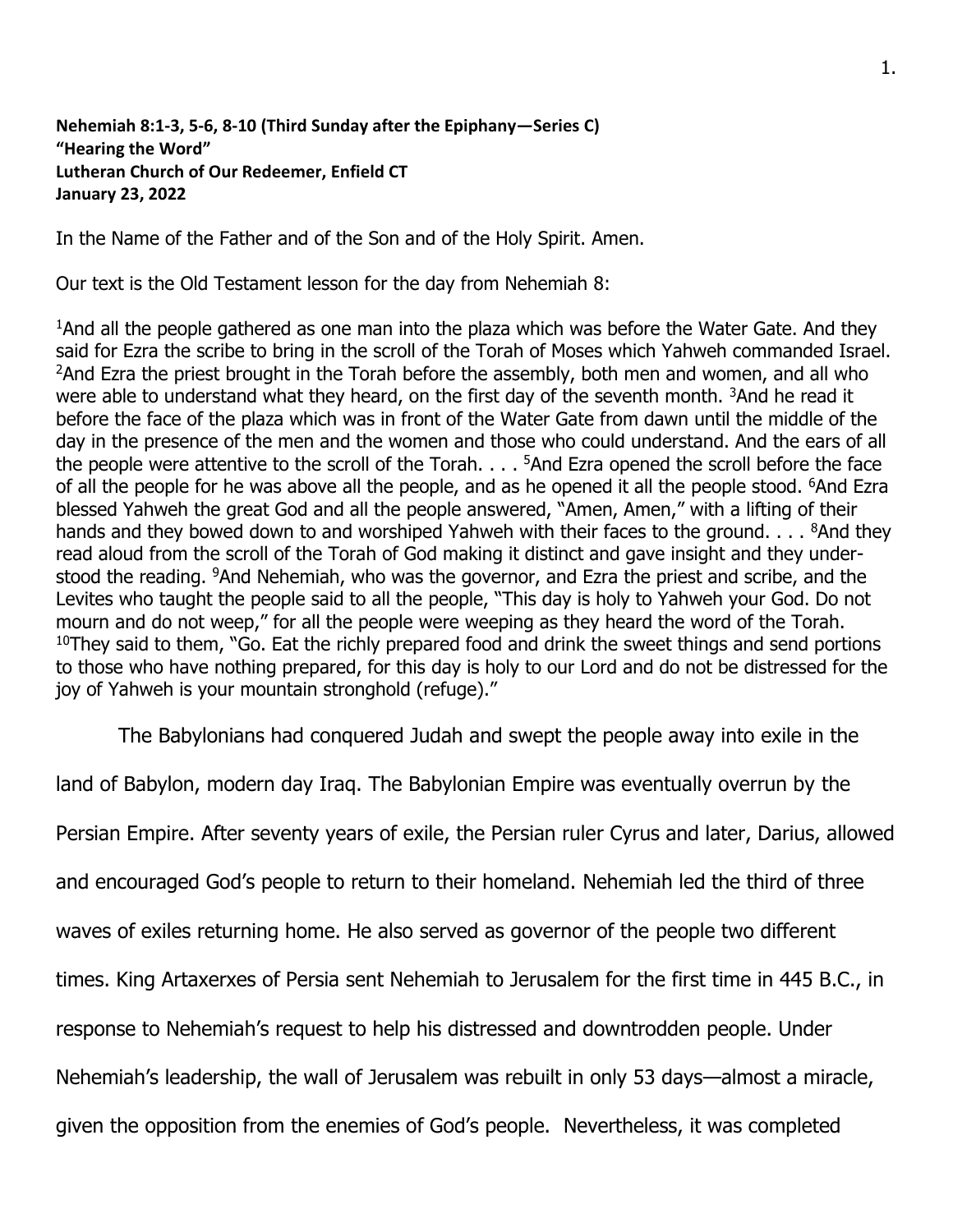October 2, 445 B.C. And six days later, on October 8, all the people gathered in the plaza in front of the Water Gate for a convocation.

One might think that this was for the ribbon cutting ceremony for the new walls of Jerusalem. But it wasn't. The people gathered together because they wanted to hear Ezra the scribe and priest read from the scroll of the Instruction of Moses which Yahweh commanded Israel. They wanted to hear God's Word! Men and women and children who could understand were gathered together as one so that they could listen to the Word of God read to them.

This sort of begs the question, when was the last time you asked to hear the Word of God? When was the last time you really craved listening to or reading for yourself the Instruction of the Lord in the Scriptures? These are hard questions since it's not a one-to-one comparison to the time of Ezra and Nehemiah. We are blessed to have such a great access to the Word of God that is unparalleled in history—in books, computer programs, on the Internet, on your cell phones and tablets, on audio CDs and MP3s. You have free access to come to church and hear God's Word read and proclaimed week after week without fear of repercussions and persecution.

But do we always have that yearning for the Word? Do you take it for granted, thinking that, "It'll be here when I really need it?" Do you pay little attention to it during the week or even when it is read and preached here on Sunday mornings? How much time to you spend with the text of God's Word each week? It is quality time? Or is it a rush and a hassle? When was the last time you attended a Bible class?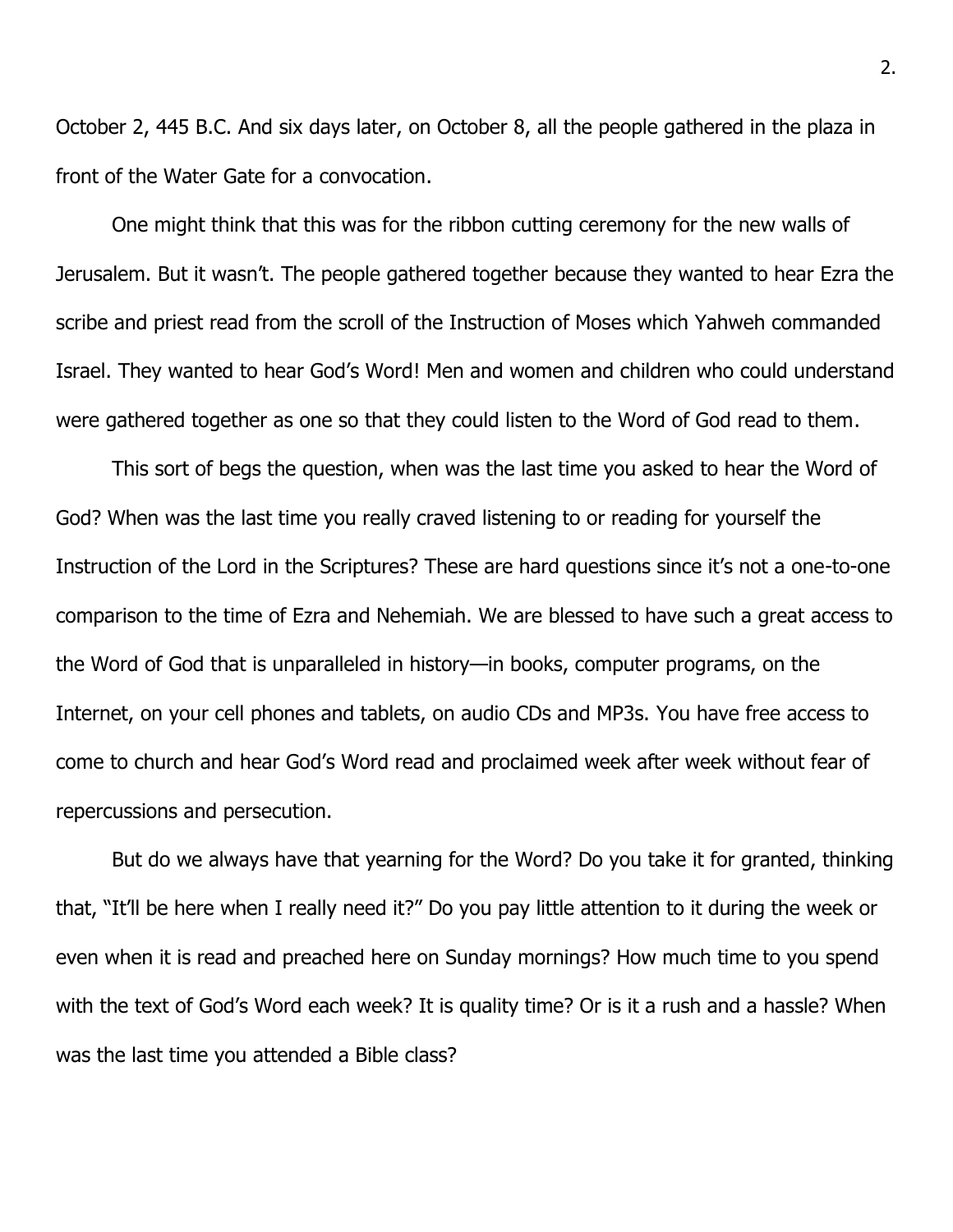Oh that all of us would have the craving for God's Word to be read and heard and listened to and understood! Oh that we would have a greater desire for the hearing and the learning of Holy Scripture!

No, I am not suggesting that we gather together to hear the word for six hours straight, from dawn till noon, as they did at the time of Ezra and Nehemiah. But I am suggesting that all of us take a closer look at our lives in light of the Instruction of the Lord so that we "do not despise preaching and His Word, but hold it sacred and gladly hear and learn it" (Luther: *Small Catechism*). "For the word of God is living and active, sharper than any two-edged sword, piercing to the division of soul and of spirit, of joints and of marrow, and discerning the thoughts and intentions of the heart" (Heb. 4:12 ESV).

Yes, the Word of God has an effect, and impact, on you and me. In other words, it does something to us. What effect did the Word have on the exiles who had returned to Jerusalem? They mourned and cried! All the people were weeping as they heard the word of the Instruction. The hearing of the Word and the teaching of the Word showed the people their sins. They were convicted in their transgressing the commands of the Lord. As the people heard the Word of the Lord, they were moved to sadness over their sins.

You and I must hear that very Word of God's Law also. We must come to see our sins as they are brought to light by the Instruction of the Lord. We must each confess, "I have not kept the Commandments as I should. I have failed in my love for God and in my love toward my neighbor. I have done what is forbidden and failed to do the good that I was instructed to do. I have despised preaching and God's Word through my personal neglect." And so we are brought to sadness over our sins. We, too, should weep and mourn over our transgressions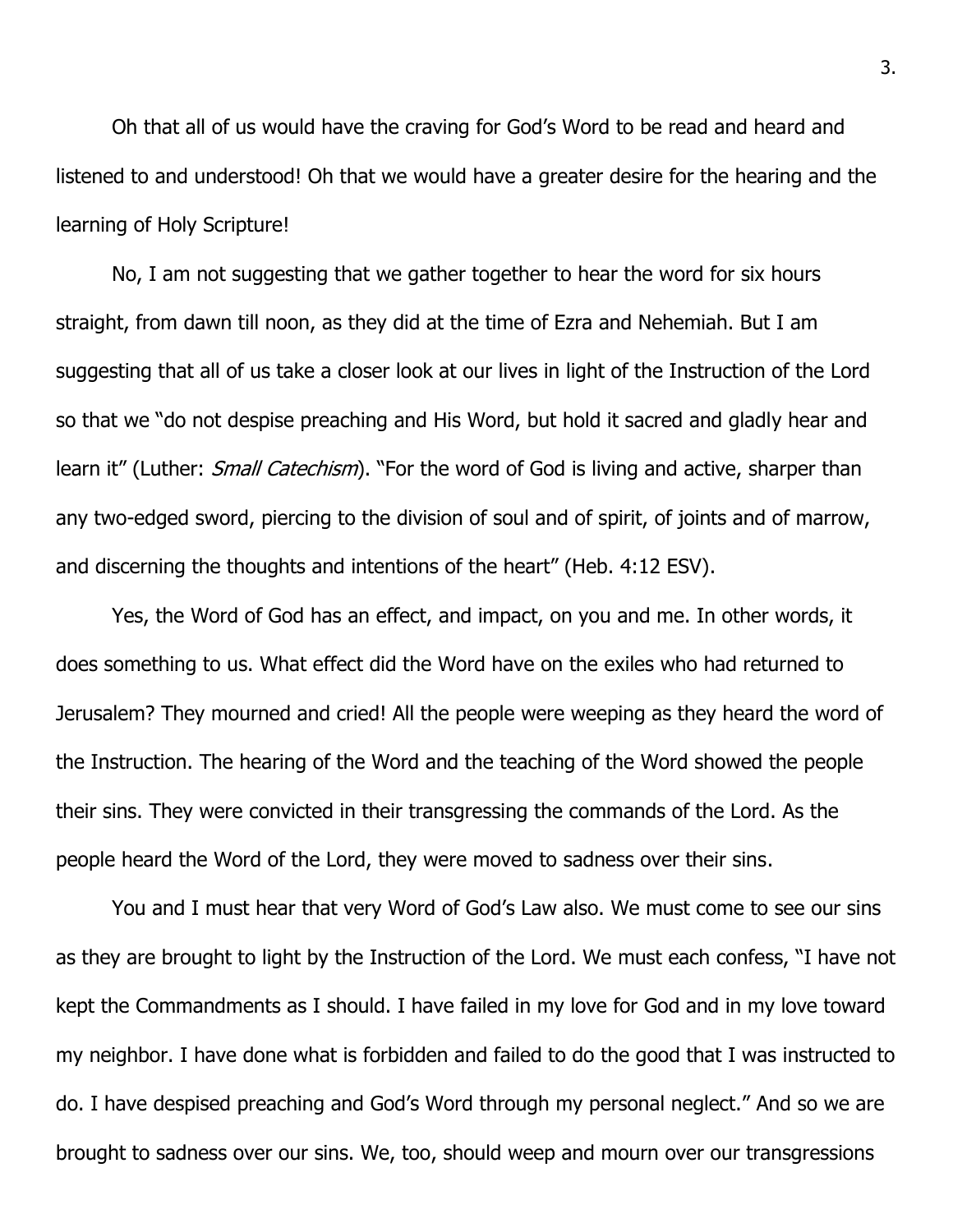that have separated us from God and condemned us to eternity without Him. A death sentence hangs over our sinful heads too.

But this is not the only message of God's holy Word. God does not leave us in the sorrow and sadness, in the grief and misery of our sins. There is another word, a better word, that God speaks to us, a word that is the power of God unto salvation from sin and rescue from death. It is the Word that Yahweh is our refuge from sin. "They joy of Yahweh is your mountain stronghold," is literally what the priests and Levites, along with Ezra and Nehemiah, proclaimed to the people weighed down with the sins under the condemnation of the Law. That's Good News—Gospel!

In order to become our place of refuge, God gave us His One-of-a-kind Son, who, "for the joy that was set before him endured the cross, despising the shame, and is seated at the right hand of the throne of God" (Heb. 12:2 ESV). Jesus Christ took our sins upon Himself and suffered our punishment, our death, as He bled and died on the tree of the cross. By His sacrificial death and triumphant resurrection, the Word of God proclaims to us the "year of the Lord's favor" (Luke 4:19 ESV). All your sins and mine are forgiven. Our failure to always hear and to read, learn, mark, and inwardly digest the Word of God is forgiven.

What's more, we have a place of refuge with our God and Savior. You and I have a place where we can go when the devil, the world, and our sinful nature attack us. Indeed, that place of refuge is with the God who comes to us through His Holy Word with the message of forgiveness, eternal life, strength, peace, and joy. Martin Luther wrote in the Large Catechism, "God's Word is the sanctuary above all sanctuaries. Yes, it is the only one we Christians know and have. . . . God's Word is the treasure that sanctifies everything (1)